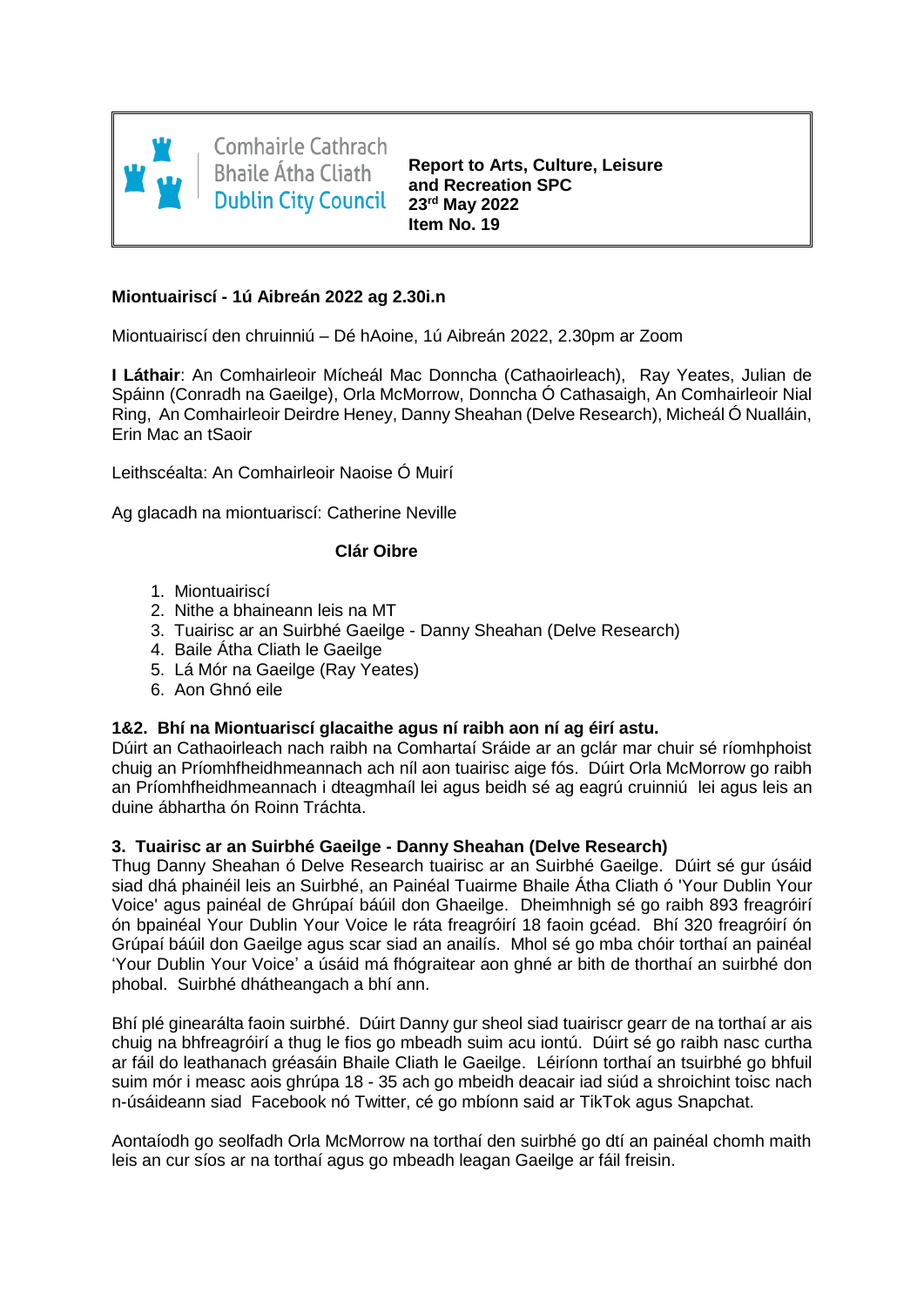## 4 & 5. **Lá Mór na Gaeilge agus Baile Átha Cliath le Gaeilge**

Thug Micheál Ó Nualláin tuairsc ar BáC le Gaeilge agus an méid oibre atá le déanamh acu le *Lá Mór na Gaeilge*. Tá siad i dteagmháil le gnóanna agus scoileanna ina gceanatar agus beidh cruinniú acu le Ray Yeates an tseachtain seo chugainn maidir leis an búiséad a bheith ar fáil. Tá siad ag lorg mórbhanna ceoil don lá agus tá súil acu go mbeadh Gaelscoileanna agus Gaelcholáistí pháirteach ann. Beidh bannaí cheoil ar an lá agus beidh cúinne ann ó thaobh meán shóisialta le mac léinn triú léibhéal chomh maith. Beidh go leor imeachtaí teaghlaigh ar fáil. Beidh cúinne do na páistí óga, áit gur féidir leo péinteáil aghaidheanna leis an bhFear Grinn. Beidh áit ciúin le painéal cainte a chur ar fáil freisin. San oíche beidh Banna Cheoil leis na daoine níos sine agus Bingo Loco ar siúl trí Ghaeilge (don chéad uair).

Bhí plé ginearálta faoin seoladh ar an 20ú Aibreán lasmuigh de Dhánlann Hugh Lane ar Chearnóg Parnell Thuaidh agus bhí moltaí faoin gníomhartha cheoil, eagraithe sa cheantar agus gnóanna a d'fhéadfadh bheith páirteach chomh maith ar Lá Mór na Gaeilge.

#### **6. Aon ghnó eile:**

Ní raibh aon ghnó eile ach mhol an Cathaoirleach go mba chóir go mbeadh cruinniú don fhochoiste roimh Lá Mór na Gaeilge.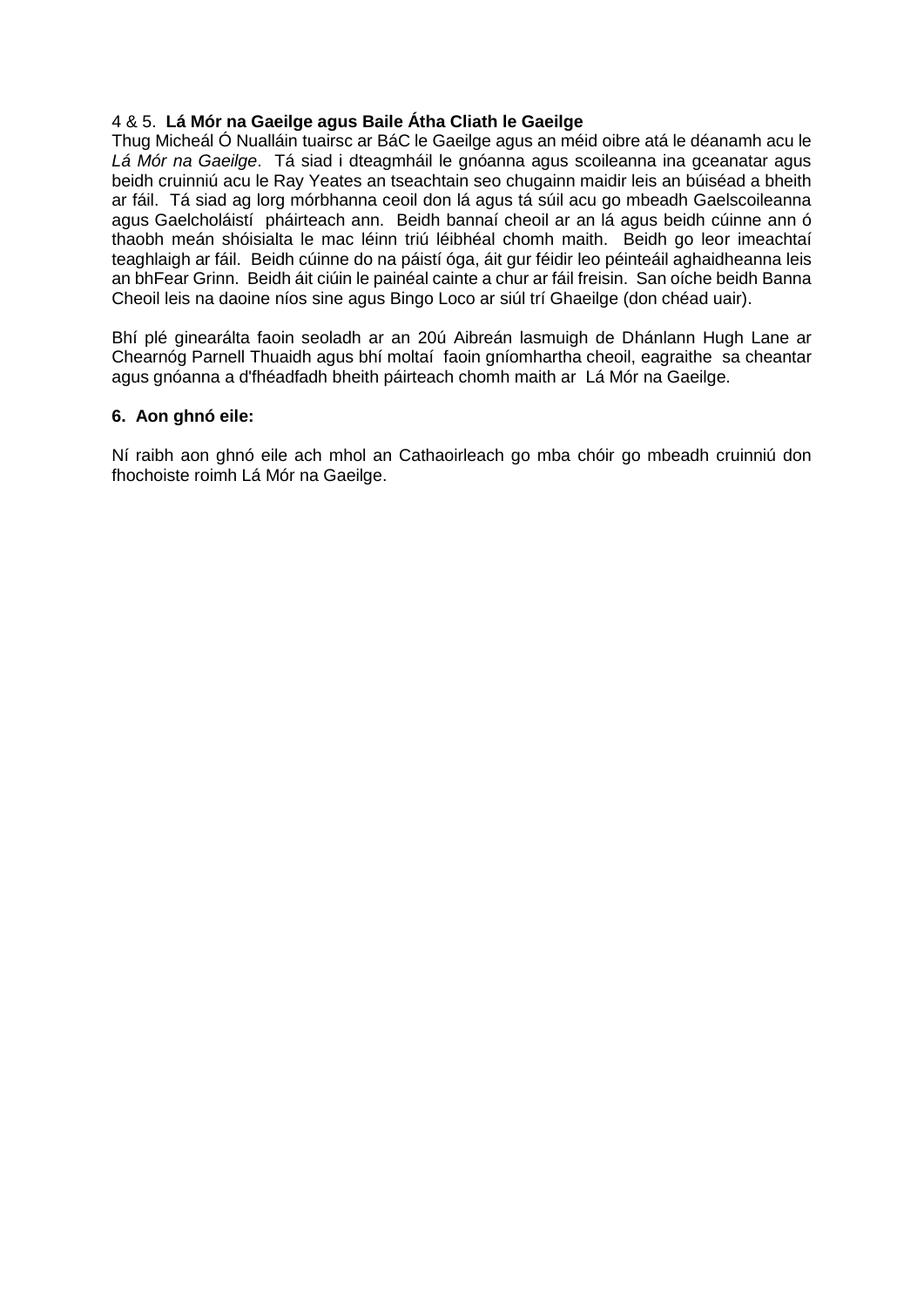## **Minutes - 1st April 2022 at 2.30pm**

#### **Minutes of the meeting - Friday, 1st April 2022 on Zoom**

**Present**: An Comhairleoir Mícheál Mac Donncha (Cathaoirleach), Ray Yeates, Julian de Spáinn (ConradhnaGaeilge), Orla McMorrow, Donncha Ó Cathasaigh, An Comhairleoir Nial Ring, An Comhairleoir Deirdre Heney, Danny Sheahan (Delve Research), Micheál Ó Nualláin, Erin Mac an tSaoir

Excused: An Comhairleoir Naoise Ó Muirí

Taking minutes:Catherine Neville

#### **Agenda**

- 1. Minutes
- 2. Matters Arising from minutes
- 3. Report on Survey on Irish Language Danny Sheahan (Delve Research)
- 4. Baile Átha Cliath le Gaeilge
- 5. Lá Mór na Gaeilge (Ray Yeates)
- 6. AOB

**1&2.** The minutes were agreed and there were no matters arising.

The Chair said that Street Signage was not on the Agenda, as he sent an email regarding this to the Chief Executive but he has no update yet. Orla McMorrow said that the Chief Executive was in contact with her and he will be arranging a meeting with her and the relevant person from the Traffic Department

#### **3. Report on Irish Language Survey - Danny Sheahan (Delve Research)**

Danny Sheahan from Delve Research gave a presentation on the Irish Language Survey. He said they used two panels for the survey, the Dublin Opinion panel from 'Your City Your Voice' and a panel comprising of various Irish Language groups. He confirmed that there were 893 respondents from the 'Your Dublin Your Voice' panel with a respondent rate of 18%. There were 320 respondents from the Irish Language group panel and they separated the analysis. He advised that it would be better to use the results of the 'Your City Your Voice' panel if advertising the results of the survey to the wider public. It was a Bilingual survey.

There was a general discussion regarding the survey results. Danny Sheahan said he sent a brief report of the results to respondents to keep them informed of the results. He said a link was made available on the BÁC le Gaeilge page of the website. Survey results indicate that there is strong interest in the 18 - 35 age group but it will be difficult to reach them as do they not tend to use Facebook and Twitter, they tend to use TikTok and Snapchat.

It was agreed that Orla McMorrow would send the survey results to the panel as well as the summary of results and there would be an Irish version of results available also.

#### 4& 5. **Lá Mór na Gaeilge and BÁC le Gaeilge**

Mícheál Ó Nualláin gave an update on BÁC le Gaeilge and the work to be done for Lá Mór na Gaeilge. They are in contact with businesses and schools in their area and they will be meeting with Ray Yeates next week with regard to the available budget. They are looking for a headline musical act for the day and they hope that Gaelscoileanna and Irish Colleges will